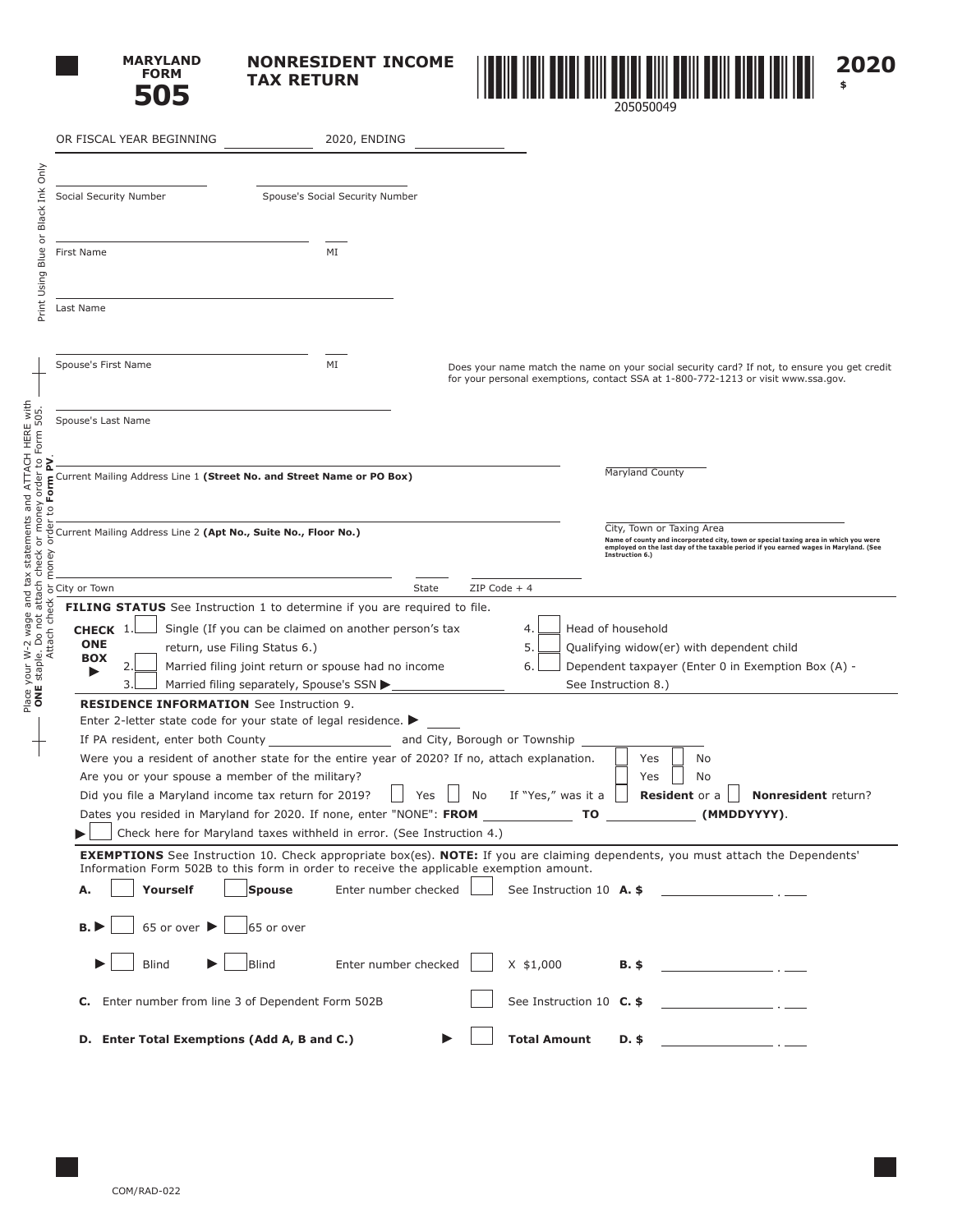

## **NONRESIDENT INCOME TAX RETURN**



Page 2

| Name | $\overline{\phantom{1}}$ SSN $\overline{\phantom{1}}$                                                                                                  |                            |                                             |                                                                                                                       |
|------|--------------------------------------------------------------------------------------------------------------------------------------------------------|----------------------------|---------------------------------------------|-----------------------------------------------------------------------------------------------------------------------|
|      | <b>INCOME AND ADJUSTMENTS INFORMATION</b>                                                                                                              | (1) FEDERAL INCOME         | (2) MARYLAND INCOME                         | (3) NON-MARYLAND                                                                                                      |
|      | (See Instruction 11.)                                                                                                                                  | (LOSS)                     | (LOSS)                                      | <b>INCOME (LOSS)</b>                                                                                                  |
|      |                                                                                                                                                        |                            |                                             |                                                                                                                       |
|      |                                                                                                                                                        |                            |                                             |                                                                                                                       |
|      |                                                                                                                                                        |                            |                                             |                                                                                                                       |
|      | 4. Taxable refunds, credits or offsets of state and                                                                                                    |                            |                                             |                                                                                                                       |
|      |                                                                                                                                                        |                            |                                             | <u> 2000 - Jan James James III, president populari president populari president populari populari populari popula</u> |
|      |                                                                                                                                                        |                            |                                             |                                                                                                                       |
|      |                                                                                                                                                        |                            |                                             |                                                                                                                       |
|      |                                                                                                                                                        |                            |                                             |                                                                                                                       |
|      |                                                                                                                                                        |                            |                                             |                                                                                                                       |
|      | 9. Taxable amount of pensions, IRA distributions,                                                                                                      |                            |                                             |                                                                                                                       |
|      |                                                                                                                                                        |                            |                                             |                                                                                                                       |
|      | 10. Rents, royalties, partnerships, estates, trusts, etc.                                                                                              |                            |                                             |                                                                                                                       |
|      |                                                                                                                                                        |                            |                                             |                                                                                                                       |
|      |                                                                                                                                                        |                            |                                             |                                                                                                                       |
|      | <b>12.</b> Unemployment compensation (insurance) $\dots \dots \dots \dots$ <b>12.</b> $\qquad \qquad \dots$                                            |                            |                                             | <u> 1989 - Johann Barnett, fransk konge</u>                                                                           |
|      | 13. Taxable amount of Social Security and                                                                                                              |                            |                                             |                                                                                                                       |
|      | Tier 1 Railroad Retirement benefits 13. $\Box$                                                                                                         |                            |                                             |                                                                                                                       |
|      | 14. Other income (including lottery or other gambling                                                                                                  |                            |                                             |                                                                                                                       |
|      |                                                                                                                                                        |                            |                                             |                                                                                                                       |
|      |                                                                                                                                                        |                            |                                             |                                                                                                                       |
|      | 16. Total adjustments to income from federal return                                                                                                    |                            |                                             |                                                                                                                       |
|      |                                                                                                                                                        |                            |                                             |                                                                                                                       |
|      |                                                                                                                                                        |                            |                                             |                                                                                                                       |
|      | <b>ADDITIONS TO INCOME</b> (See Instruction 12.)                                                                                                       |                            |                                             |                                                                                                                       |
|      |                                                                                                                                                        |                            |                                             |                                                                                                                       |
|      |                                                                                                                                                        |                            |                                             |                                                                                                                       |
|      | 20. Total additions (Add lines 18 and 19 plus amount from line 3 of Form 502LU.) $\ldots \ldots \ldots \ldots \ldots \blacktriangleright$ 20. $\ldots$ |                            |                                             |                                                                                                                       |
|      |                                                                                                                                                        |                            |                                             |                                                                                                                       |
|      | <b>SUBTRACTIONS FROM INCOME</b> (See Instruction 13.)                                                                                                  |                            |                                             |                                                                                                                       |
|      |                                                                                                                                                        |                            |                                             |                                                                                                                       |
|      |                                                                                                                                                        |                            |                                             |                                                                                                                       |
|      |                                                                                                                                                        |                            |                                             |                                                                                                                       |
|      | DEDUCTION METHOD See Instruction 15. (All taxpayers must select one method and check the appropriate box.)                                             |                            |                                             |                                                                                                                       |
|      | 26. a. STANDARD DEDUCTION METHOD (Enter amount on line 26a.)                                                                                           | $\blacktriangleright$ 26a. |                                             |                                                                                                                       |
|      | <b>ITEMIZED DEDUCTION METHOD</b> (Complete lines 26b, c and d.)                                                                                        |                            | <u> 1980 - Jan Barbara Barbara, masa ka</u> |                                                                                                                       |
|      | <b>b.</b> Total federal itemized deductions (from line 17, federal Schedule A) $\ldots \ldots$ > 26b.                                                  |                            |                                             |                                                                                                                       |
|      |                                                                                                                                                        |                            |                                             |                                                                                                                       |
|      | <b>d.</b> Net itemized deductions (Subtract line 26c from line 26b.) $\ldots \ldots \ldots \ldots \ldots$ 26d.                                         |                            |                                             |                                                                                                                       |
|      | e. Deduction amount (Multiply lines 26a or 26d by the AGI factor.) 26e. ____________(from worksheet in Instruction 14). ▶ 26. _____________________.   |                            |                                             |                                                                                                                       |
|      |                                                                                                                                                        |                            |                                             |                                                                                                                       |
|      |                                                                                                                                                        |                            |                                             |                                                                                                                       |
|      |                                                                                                                                                        |                            |                                             |                                                                                                                       |
|      |                                                                                                                                                        |                            |                                             |                                                                                                                       |
|      |                                                                                                                                                        |                            |                                             |                                                                                                                       |
|      | <b>MARYLAND TAX COMPUTATION - COMPLETE FORM 505NR BEFORE CONTINUING.</b>                                                                               |                            |                                             |                                                                                                                       |
|      |                                                                                                                                                        |                            |                                             |                                                                                                                       |
|      | b. Special nonresident tax from line 17 of Form 505NR (Attach Form 505NR.) 32b. ________________.                                                      |                            |                                             |                                                                                                                       |
|      |                                                                                                                                                        |                            |                                             |                                                                                                                       |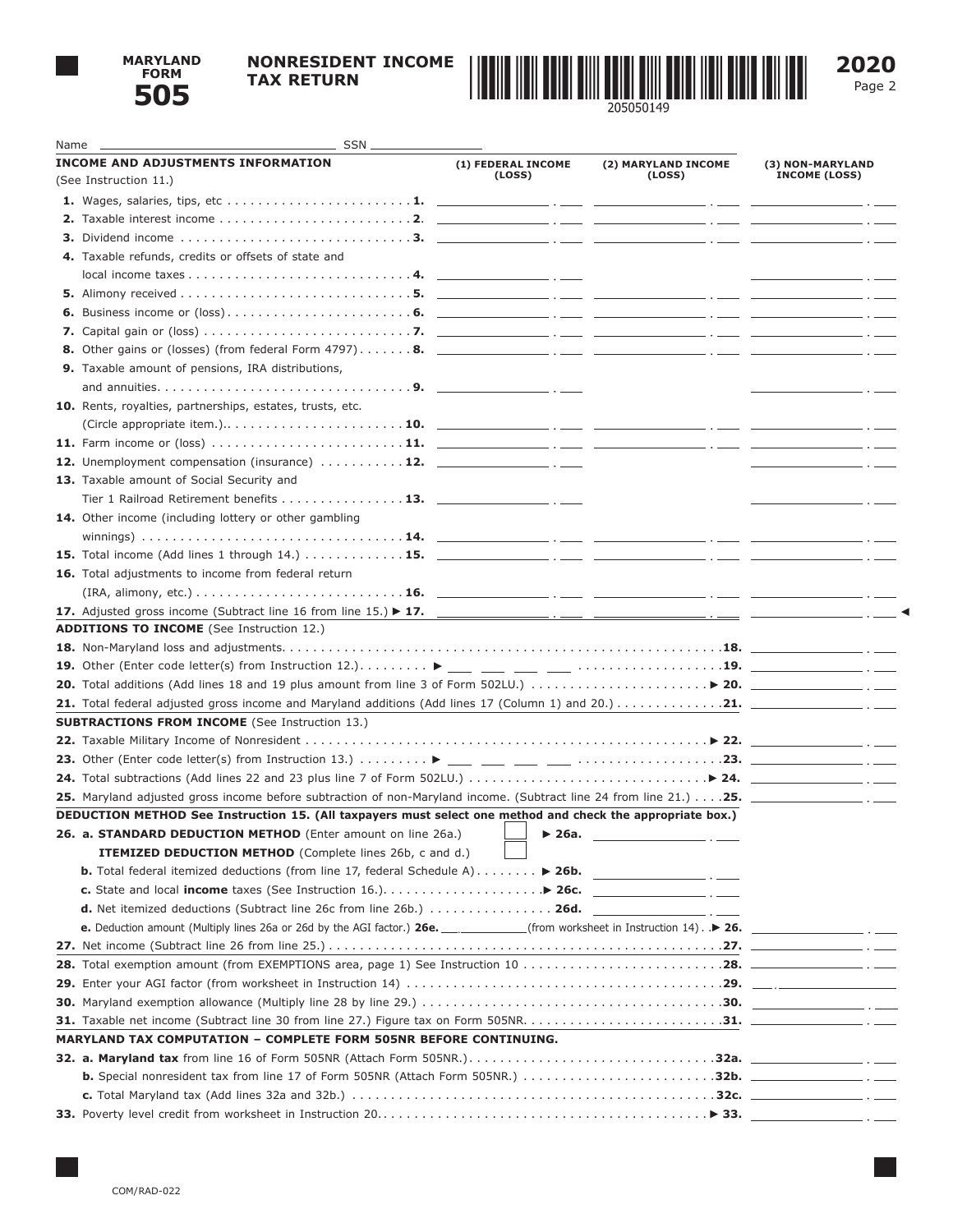

## **NONRESIDENT INCOME TAX RETURN**





| 34. Other income tax credits for individuals from Part AA, line 13 of Form 502CR (Attach Form 502CR.) 34.                                                                                                                                                                                                                                                                                                                                                                        |      |                                                             |                                                                                                                               |
|----------------------------------------------------------------------------------------------------------------------------------------------------------------------------------------------------------------------------------------------------------------------------------------------------------------------------------------------------------------------------------------------------------------------------------------------------------------------------------|------|-------------------------------------------------------------|-------------------------------------------------------------------------------------------------------------------------------|
|                                                                                                                                                                                                                                                                                                                                                                                                                                                                                  |      |                                                             |                                                                                                                               |
|                                                                                                                                                                                                                                                                                                                                                                                                                                                                                  |      |                                                             |                                                                                                                               |
|                                                                                                                                                                                                                                                                                                                                                                                                                                                                                  |      |                                                             |                                                                                                                               |
| 38. Contribution to Chesapeake Bay and Endangered Species Fund (See Instruction 21.) > 38. ________________.                                                                                                                                                                                                                                                                                                                                                                     |      |                                                             |                                                                                                                               |
| 39. Contribution to Developmental Disabilities Services and Support Fund (See Instruction 21.) > 39.                                                                                                                                                                                                                                                                                                                                                                             |      |                                                             |                                                                                                                               |
|                                                                                                                                                                                                                                                                                                                                                                                                                                                                                  |      |                                                             |                                                                                                                               |
|                                                                                                                                                                                                                                                                                                                                                                                                                                                                                  |      |                                                             |                                                                                                                               |
|                                                                                                                                                                                                                                                                                                                                                                                                                                                                                  |      |                                                             |                                                                                                                               |
| 43. Total Maryland tax withheld (Enter total from your W-2 and 1099 forms and attach if MD tax is withheld.) 43. __________________.                                                                                                                                                                                                                                                                                                                                             |      |                                                             |                                                                                                                               |
| 44. 2020 estimated tax payments, amount applied from 2019 return, payments made with an extension request and                                                                                                                                                                                                                                                                                                                                                                    |      |                                                             |                                                                                                                               |
|                                                                                                                                                                                                                                                                                                                                                                                                                                                                                  |      |                                                             |                                                                                                                               |
|                                                                                                                                                                                                                                                                                                                                                                                                                                                                                  |      |                                                             |                                                                                                                               |
| 46. Refundable income tax credits from Part CC, line 8 of Form 502CR (Attach Form 502CR. See Instruction 22.)46.                                                                                                                                                                                                                                                                                                                                                                 |      |                                                             |                                                                                                                               |
|                                                                                                                                                                                                                                                                                                                                                                                                                                                                                  |      |                                                             |                                                                                                                               |
|                                                                                                                                                                                                                                                                                                                                                                                                                                                                                  |      |                                                             |                                                                                                                               |
| 49. Overpayment (If line 42 is less than line 47, subtract line 42 from line 47.) $\ldots \ldots \ldots \ldots \ldots \ldots$ > 49.                                                                                                                                                                                                                                                                                                                                              |      |                                                             |                                                                                                                               |
|                                                                                                                                                                                                                                                                                                                                                                                                                                                                                  |      |                                                             |                                                                                                                               |
|                                                                                                                                                                                                                                                                                                                                                                                                                                                                                  |      |                                                             |                                                                                                                               |
|                                                                                                                                                                                                                                                                                                                                                                                                                                                                                  |      |                                                             |                                                                                                                               |
| Check here $\vert \ \vert$ if you are attaching Form 502UP.                                                                                                                                                                                                                                                                                                                                                                                                                      |      |                                                             |                                                                                                                               |
| 53. TOTAL AMOUNT DUE (Add line 48 and line 52.) IF \$1 OR MORE, PAY IN FULL WITH THIS RETURN.                                                                                                                                                                                                                                                                                                                                                                                    |      |                                                             |                                                                                                                               |
|                                                                                                                                                                                                                                                                                                                                                                                                                                                                                  |      |                                                             |                                                                                                                               |
|                                                                                                                                                                                                                                                                                                                                                                                                                                                                                  |      |                                                             |                                                                                                                               |
| States, place "Y" in this box $\blacktriangleright$  <br>following information clearly and legibly.                                                                                                                                                                                                                                                                                                                                                                              |      |                                                             | or if you authorize the State of Maryland to direct deposit your refund check this box $\blacktriangleright$ and complete the |
| <b>54a.</b> Type of account: $\blacktriangleright$<br>Savings<br>Checking                                                                                                                                                                                                                                                                                                                                                                                                        |      | <b>54b.</b> Routing Number (9-digits) $\blacktriangleright$ |                                                                                                                               |
| 54c. Account Number<br><u> 1990 - Johann Barbara, martin a</u>                                                                                                                                                                                                                                                                                                                                                                                                                   |      |                                                             |                                                                                                                               |
|                                                                                                                                                                                                                                                                                                                                                                                                                                                                                  |      |                                                             | as it appears on the bank account                                                                                             |
| if you authorize your preparer to discuss this return with us. Check here $\blacktriangleright$<br>Check here $ $                                                                                                                                                                                                                                                                                                                                                                |      |                                                             | if you authorize your paid preparer not to file                                                                               |
| electronically. Check here ► if you agree to receive your 1099G Income Tax Refund statement electronically (See Instruction 25). Under penalties<br>of perjury, I declare that I have examined this return, including accompanying schedules and statements and to the best of my knowledge and belief<br>it is true, correct and complete. If prepared by a person other than taxpayer, the declaration is based on all information of which the preparer has any<br>knowledge. |      |                                                             |                                                                                                                               |
| Your signature                                                                                                                                                                                                                                                                                                                                                                                                                                                                   | Date | Spouse's signature                                          | Date                                                                                                                          |
|                                                                                                                                                                                                                                                                                                                                                                                                                                                                                  |      |                                                             |                                                                                                                               |
| Taxpayer(s) daytime phone number                                                                                                                                                                                                                                                                                                                                                                                                                                                 |      | Signature of Preparer other than taxpayer (Required by Law) |                                                                                                                               |
|                                                                                                                                                                                                                                                                                                                                                                                                                                                                                  |      |                                                             |                                                                                                                               |
| Street address of Preparer/Firm                                                                                                                                                                                                                                                                                                                                                                                                                                                  |      | Printed name of the Preparer/Firm's name                    |                                                                                                                               |
| City, State, ZIP Code + 4                                                                                                                                                                                                                                                                                                                                                                                                                                                        |      | Telephone number of Preparer                                | Preparer's PTIN (Required by law)                                                                                             |
|                                                                                                                                                                                                                                                                                                                                                                                                                                                                                  |      |                                                             | CODE NUMBERS (3 digits per line)                                                                                              |